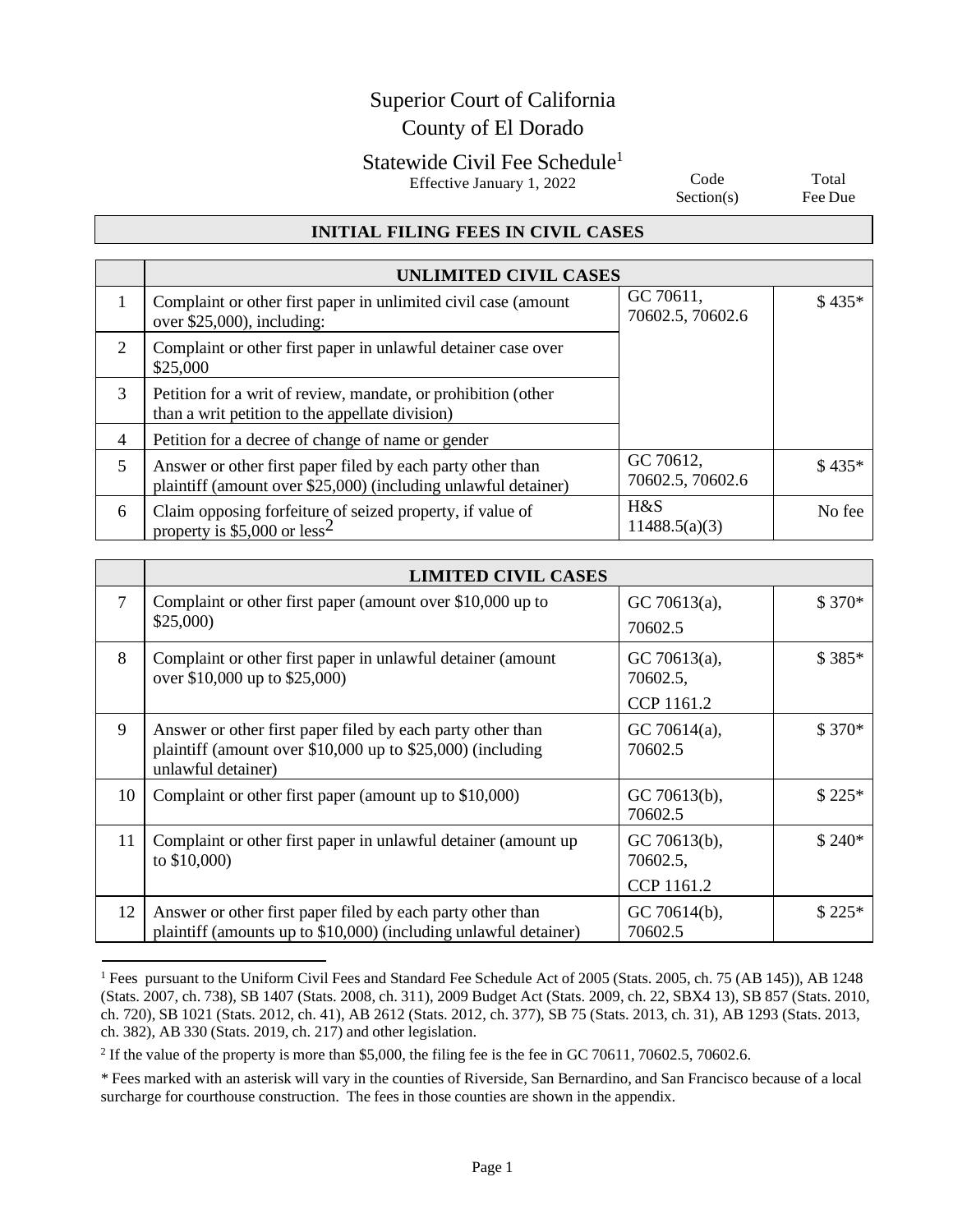Code Section(s) Total Fee Due **LIMITED CIVIL CASES CONT.** 13 Amendment of complaint or of other first paper increasing amount at issue from \$10,000 or less to more than \$10,000 (but not exceeding \$25,000) GC 70613.5(a)  $$145*$ 14 Cross-complaint or amendment of cross-complaint increasing amount at issue from \$10,000 or less to more than \$10,000 (but not exceeding \$25,000) GC 70613.5(b)  $$145*$ 15 Amended complaint, cross-complaint, or amended crosscomplaint that reclassifies case from limited civil to unlimited civil (CCP 403.060) GC 70619 \$140 16 Complaint or other first paper within small claims jurisdictional limit filed by assignee of record (with declaration) B&P 6322.1(c)(1), GC 70613(b), CCP 116.420 \$ 181\* 17 Answer or other first paper filed by each party other than plaintiff (case filed by assignee within small claims jurisdictional limit, with declaration) B&P 6322.1(c)(1), GC 70614(b), CCP 116.420 \$ 181\* 18 Amendment of complaint or of other first paper filed by assignee of record increasing amount at issue from within small claims limit to more than \$10,000 (but not exceeding \$25,000) GC 70613.5(a)  $\qquad$  \$ 189\* 19 Cross-complaint or amendment of cross-complaint in case filed by assignee with declaration, increasing amount at issue from within small claims limit to more than \$10,000 (but not exceeding \$25,000) GC 70613.5(b)  $$189*$ 

|    | OTHER INITIAL FILING FEES (BOTH LIMITED AND<br><b>UNLIMITED CIVIL CASES)</b>                                                                                                              |                    |         |
|----|-------------------------------------------------------------------------------------------------------------------------------------------------------------------------------------------|--------------------|---------|
| 20 | Additional fee for case designated as complex (one fee for all<br>plaintiffs)                                                                                                             | GC 70616(a)        | \$1,000 |
| 21 | Additional fee for case designated as complex (for each<br>defendant, up to \$18,000 total for case)                                                                                      | GC 70616(b)        | \$1,000 |
| 22 | Supplemental fee for filing of a complaint by a "high-frequency"<br>litigant," as defined in CCP § 425.55(b), in a construction-<br>related accessibility case <sup>3</sup>               | GC 70616.5         | \$1,000 |
| 23 | Complaint, response, or other first paper filed on behalf of<br>public entity (but fee is recoverable with judgment under GC<br>6103.5                                                    | GC 6103            | No fee  |
| 24 | Amended complaint or amended cross-complaint (other than<br>one that changes amount at issue to reclassify case or require<br>fee difference paid in limited civil case under GC 70613.5) | <b>CCP 472</b>     | No fee  |
| 25 | Action to compel registration of voters                                                                                                                                                   | Elec. 2142         | No fee  |
| 26 | Request for order to require counting of provisional ballots                                                                                                                              | Elec. 14310        | No fee  |
| 27 | Petition for forfeiture where claim has been filed with district<br>attorney for impounded vehicle                                                                                        | VC $14607.6(e)(4)$ | \$100   |

<sup>&</sup>lt;sup>3</sup> Caption must identify the action as subject to the supplemental fee.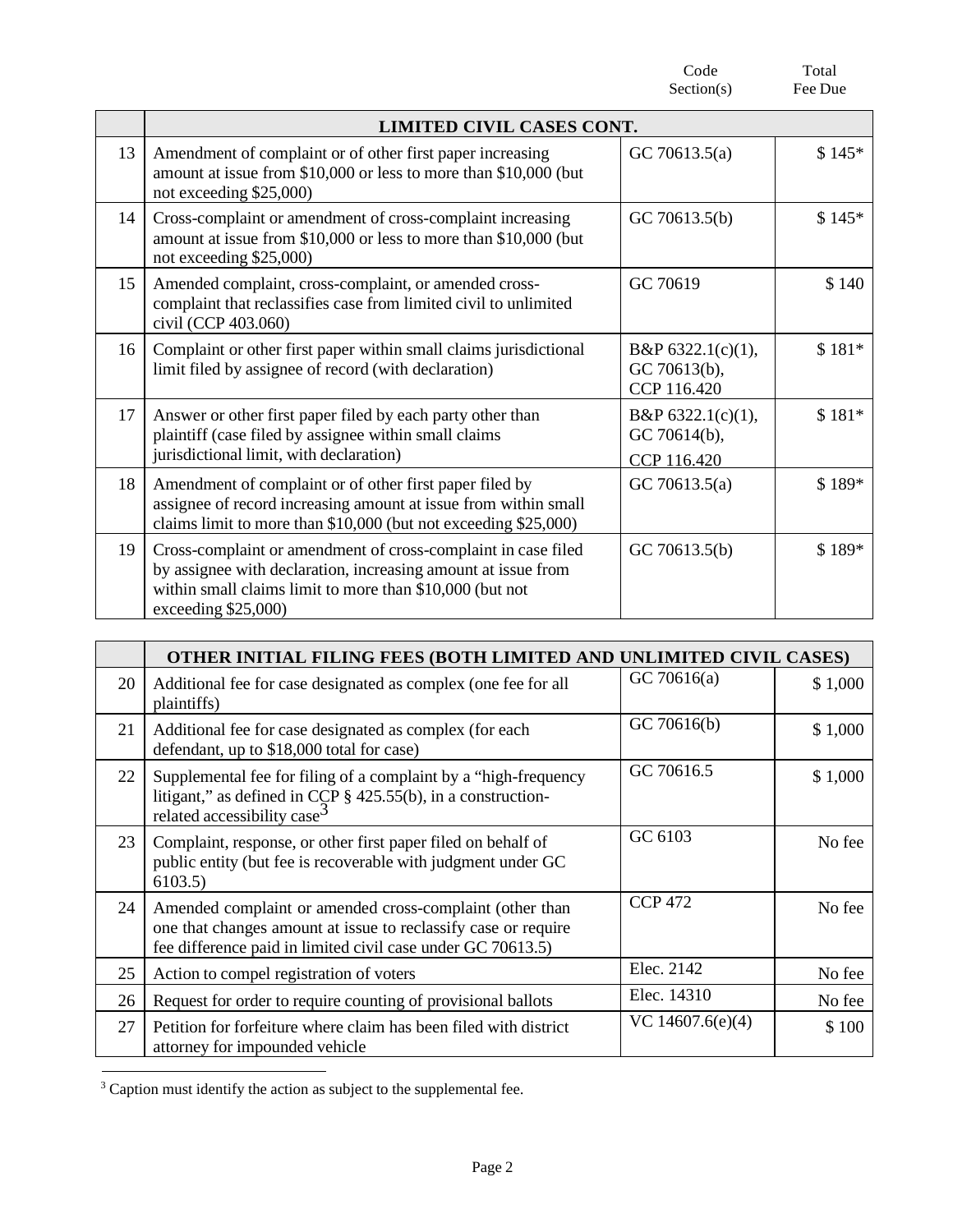Code Section(s) Total Fee Due **OTHER INITIAL FILING FEES (BOTH LIMITED AND UNLIMITED CIVIL CASES)** 28 | Abstract of judgment rendered from another court (unless filed with an application for order of sale of a dwelling under CCP 704.750 or with an application for order of examination under CCP 708.160) GC 70626(b)(2)  $\qquad$  \$45 29 Issuing commission to take deposition out of state under CCP 2026.010 GC 70626(b)(5)  $\qquad \qquad$  \$45  $30 \mid$  Filing and entering award under Workers' Compensation Act  $\mid$  GC 70626(b)(6)  $\mid$  \$ 45 31 Application fee for recognition of tribal court order for distribution of restricted assets upon dissolution CCP 1173.1(a)  $$100$ 

|    | DISCOVERY IN OUT-OF-STATE CASE                                                                                                                                                |                                     |         |
|----|-------------------------------------------------------------------------------------------------------------------------------------------------------------------------------|-------------------------------------|---------|
| 32 | Application for subpoena for discovery in out-of-state case<br>(CCP 2029.300)                                                                                                 | GC 70626(b)(5)                      | \$45    |
| 33 | First petition by party for relief in discovery dispute related to<br>out-of-state case (CCP 2029.610(a), CCP 2029.620(c)(1))                                                 | GC 70611,<br>70602.5, 70602.6       | $$435*$ |
| 34 | First petition by non-party for relief in discovery dispute related<br>to out-of-state case (CCP 2029.610(a), CCP 2029.620(c)(2))                                             | GC 70626(c)                         | \$80    |
| 35 | Subsequent petition by party for relief in discovery dispute<br>related to out-of-state case (where first appearance fee was<br>previously paid) (CCP 2029.620(c)(1))         | GC 70617(a)                         | \$60    |
| 36 | Subsequent petition by non-party for relief in discovery dispute<br>related to out-of-state case (where fee under GC 70626(c) was<br>previously paid) (CCP $2029.620(c)(2)$ ) | GC 70617(a)                         | \$60    |
| 37 | Response by party to petition for relief in discovery dispute<br>related to out-of-state case (where first appearance fee was not<br>previously paid) (CCP 2029.610(c))       | GC 70612,<br>70602.5, 70602.6       | $$435*$ |
| 38 | Response by party to petition for relief in discovery dispute<br>related to out-of-state case (where first appearance fee was<br>previously paid)                             | CCP 2029.620(d)                     | No fee  |
| 39 | Response by non-party to petition for relief in discovery<br>dispute related to out-of-state case                                                                             | CCP 2029.610(c),<br>CCP 2029.620(d) | No fee  |

|    | <b>REQUESTS FOR PROTECTIVE ORDERS</b>                                                                         |                                      |         |
|----|---------------------------------------------------------------------------------------------------------------|--------------------------------------|---------|
| 40 | Petition to prevent domestic violence and response                                                            | FC 6222,<br>GC 70617(b)(7)           | No fee  |
| 41 | Petition to prevent abuse of an elder or dependent adult and<br>response                                      | W&I 15657.03(q),<br>GC 70617(b)(10)  | No fee  |
| 42 | Petition to prevent civil harassment (involving violence, threats<br>of violence, or stalking) and response   | CCP $527.6(w)–(x)$                   | No fee  |
| 43 | Petition to prevent civil harassment (other) and response                                                     | GC 70611, 70612,<br>70602.5, 70602.6 | \$435*  |
| 44 | Petition to prevent workplace violence (involving violence,<br>threats of violence, or stalking) and response | CCP 527.8(v)–(w)                     | No fee  |
| 45 | Petition to prevent workplace violence (other) and response                                                   | GC 70611, 70612,<br>70602.5, 70602.6 | $$435*$ |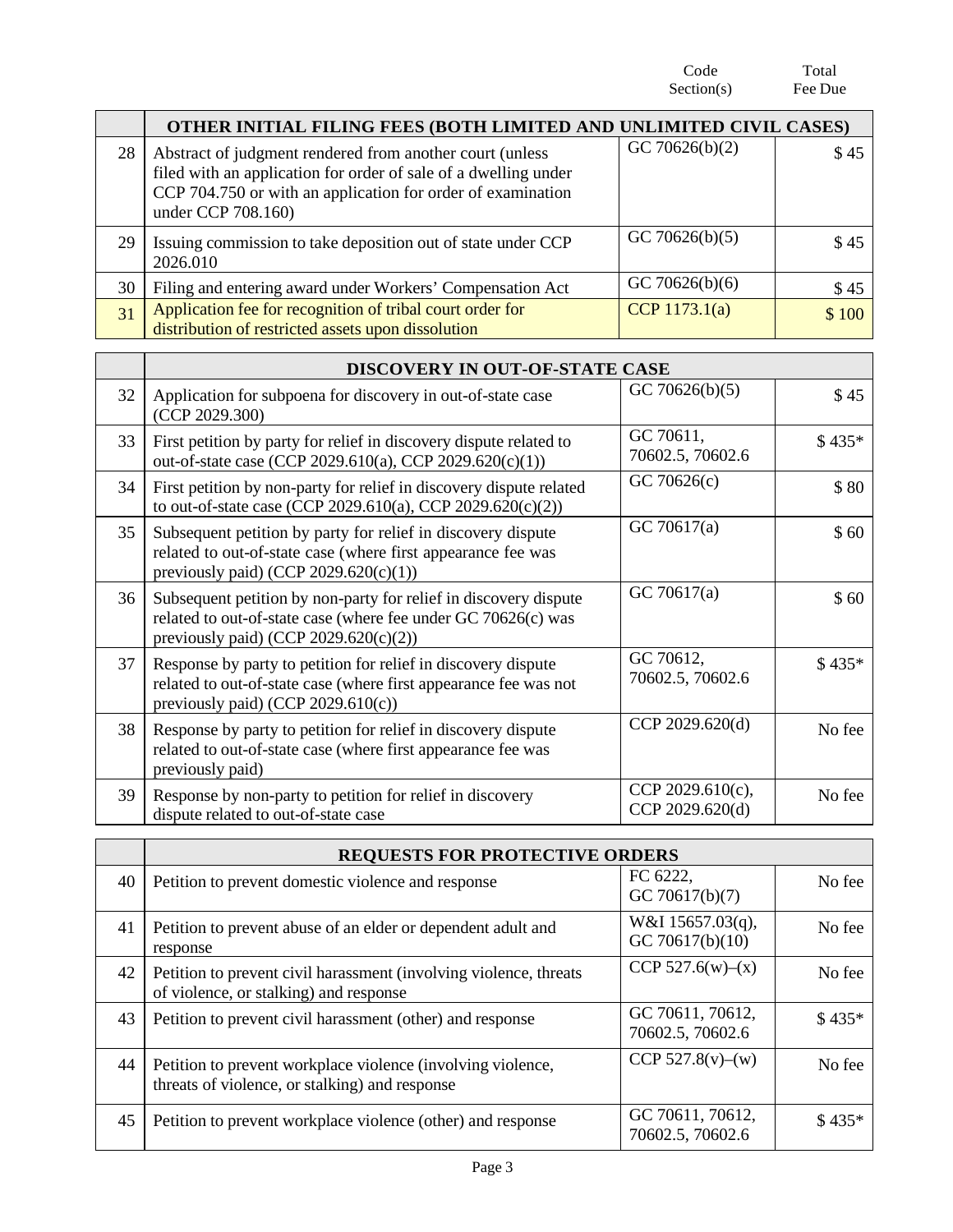|    |                                                                                                                                                                                                                                        | Code<br>Section(s)          | Total<br>Fee Due |
|----|----------------------------------------------------------------------------------------------------------------------------------------------------------------------------------------------------------------------------------------|-----------------------------|------------------|
|    | <b>CIVIL MOTION AND OTHER FILING FEES</b>                                                                                                                                                                                              |                             |                  |
| 46 | Motion or other paper requiring a hearing (unless it is the<br>party's first paper and the first paper filing fee is paid),<br>including the following:                                                                                | GC 70617(a)                 | \$60             |
| 47 | Motion listed under CCP $1005(a)(1)$ – $(12)$                                                                                                                                                                                          |                             |                  |
| 48 | Motion or application to continue a trial date                                                                                                                                                                                         |                             |                  |
| 49 | Discovery motion under CCP 2016.010 et seq.                                                                                                                                                                                            |                             |                  |
| 50 | Motion for new trial                                                                                                                                                                                                                   |                             |                  |
| 51 | Ex parte application requiring a party to give notice of the ex<br>parte appearance to other parties                                                                                                                                   |                             |                  |
| 52 | Motion for summary judgment or for summary adjudication                                                                                                                                                                                | GC 70617(d)                 | \$500            |
| 53 | Application to appear as counsel pro hac vice                                                                                                                                                                                          | GC 70617(e)(1)              | \$500            |
| 54 | Renewal fee for application to appear as counsel pro hac vice<br>for each year a case continues                                                                                                                                        | GC 70617 $(e)(2)$           | \$500            |
| 55 | Reclassification of limited jurisdiction case to unlimited<br>jurisdiction (CCP 403.060)                                                                                                                                               | GC 70619                    | \$140            |
| 56 | Processing change of venue <sup>4</sup> (payable to superior court from<br>which the transfer was requested) (a separate check with the<br>initial filing fee for the court to which the case will be<br>transferred is also required) | GC 70618                    | \$50             |
| 57 | Request, application, or motion for, or notice of, continuance of<br>hearing or case management conference                                                                                                                             | GC 70617 $(c)(1)$           | \$20             |
| 58 | Stipulation and order (unless it is the party's first paper and the<br>first paper filing fee is paid)                                                                                                                                 | GC 70617(c)(2)              | \$20             |
| 59 | Request for order authorizing service of summons by posting<br>(CCP 415.45) or by publication (CCP 415.50)                                                                                                                             | GC 70617(c)(3)              | \$20             |
| 60 | Amended notice of motion                                                                                                                                                                                                               | GC 70617(b)(2)              | No fee           |
| 61 | Civil case management statement                                                                                                                                                                                                        | $\overline{GC}$ 70617(b)(3) | No fee           |
| 62 | Request for trial de novo after judicial arbitration                                                                                                                                                                                   | GC 70617(b)(4)              | No fee           |
| 63 | Stipulation that does not require an order                                                                                                                                                                                             | GC 70617(b)(5)              | No fee           |
| 64 | A request for entry of default or default judgment                                                                                                                                                                                     | GC 70617(b)(8)              | No fee           |

<sup>&</sup>lt;sup>4</sup> This is a processing fee "for making up and transmitting the transcript and papers" when venue in a case is changed. The motion fee under GC 70617 is charged separately for a motion for change of venue.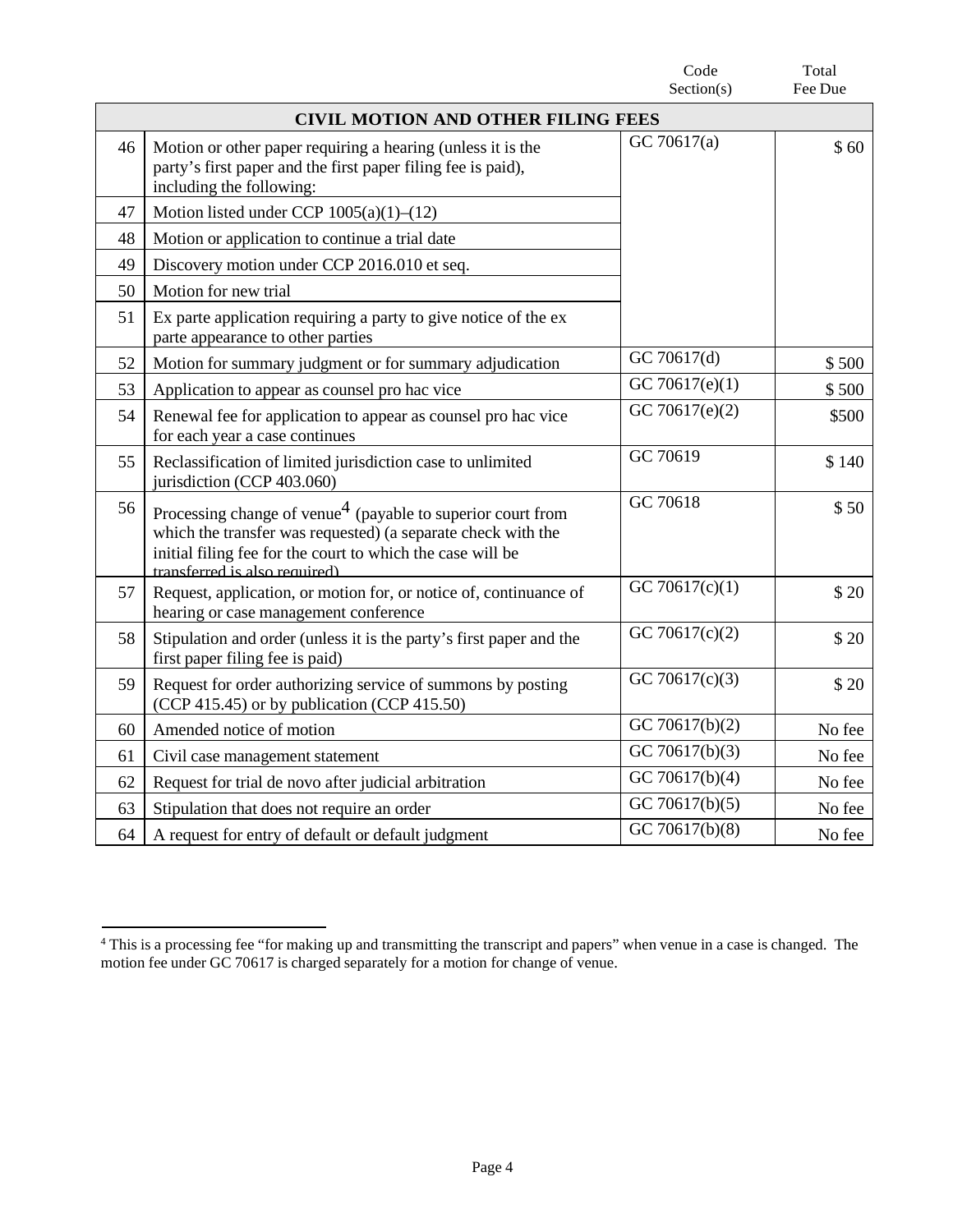Code Section(s) Total Fee Due **CIVIL JURY AND TRIAL RELATED FEES**<br>refundable) CCP 631(b) 65 Advance jury fee (nonrefundable)<br>
66 Daily jury denosits (\$15.00 per day plus mileage per juror beginning CCP 631(e) Amount set 66 Daily jury deposits (\$15.00 per day plus mileage per juror beginning the second day of a juror's service) Amount set by court 67 Court reporting services in civil proceedings lasting one hour or less GC 68086(a)(1)(A) \$ 30 68 Daily Court reporter per diem fees for civil proceedings lasting more than one hour GC 68086(a)(1)(B) Amount set by court

|      | <b>JUDGMENT RELATED FEES</b>                                                      |                |                        |
|------|-----------------------------------------------------------------------------------|----------------|------------------------|
| 70 L | Confession of judgment (CCP 1134)                                                 | GC 70626(b)(3) | \$45                   |
|      | Renewal of judgment (CCP 683.150)                                                 | GC 70626(b)(4) | \$45                   |
| 72   | Notice of settlement (CRC 3.1385)                                                 |                | No fee                 |
| 73   | Certified copy of order to DMV when court orders judgment<br>paid in installments | VC 16379       | Amount set<br>by court |

69 Daily Extra court reporter GC 69953.5 Amount set

by court

|    | POST JUDGMENT RELATED FEES                                                                                                                                                                                     |                   |                        |  |
|----|----------------------------------------------------------------------------------------------------------------------------------------------------------------------------------------------------------------|-------------------|------------------------|--|
| 74 | Issuing writ of attachment, writ of mandate, writ of execution,<br>writ of sale, writ of possession, writ of prohibition, writ of<br>restitution, or any other writ for enforcement of an order or<br>judgment | GC 70626(a)(1)    | \$40                   |  |
| 75 | Issuing abstract of judgment                                                                                                                                                                                   | GC 70626(a) $(2)$ | \$40                   |  |
| 76 | Issuing an order of sale                                                                                                                                                                                       | GC 70626(b) $(1)$ | \$45                   |  |
| 77 | Application for order of sale of a dwelling (CCP 704.750)                                                                                                                                                      | GC 70617(a)(7)    | \$60                   |  |
| 78 | Application for examination of third person controlling<br>defendant's property (CCP 491.110, 491.150)                                                                                                         | GC 70617(a)(3)    | \$60                   |  |
| 79 | Application for order for judgment debtor examination (CCP<br>708.110, 708.160). No separate fee is charged for filing the<br>abstract of judgment with the application.                                       | GC 70617(a)(6)    | \$60                   |  |
| 80 | Certificate of satisfaction of judgment (CCP 724.100)                                                                                                                                                          | GC 70626(a)(3)    | \$40                   |  |
| 81 | Notice to DMV of judgment debtor's default in making<br>installment payments                                                                                                                                   | VC 16381          | Amount set<br>by court |  |

|    | <b>SMALL CLAIMS FEES</b>                                                                                                             |                                                |       |  |
|----|--------------------------------------------------------------------------------------------------------------------------------------|------------------------------------------------|-------|--|
| 82 | Filing claim for \$1,500 or less                                                                                                     | <b>CCP</b><br>116.230(b)(1)                    | \$ 30 |  |
| 83 | Filing claim for more than \$1,500 but less than or equal to<br>\$5,000                                                              | <b>CCP</b><br>116.230(b)(2)                    | \$50  |  |
| 84 | Filing claim for more than \$5,000 but less than or equal to<br>\$10,000 (claim by natural persons only, with certain<br>exceptions) | <b>CCP</b><br>$116.230(b)(3)$ ,<br>CCP 116.221 | \$75  |  |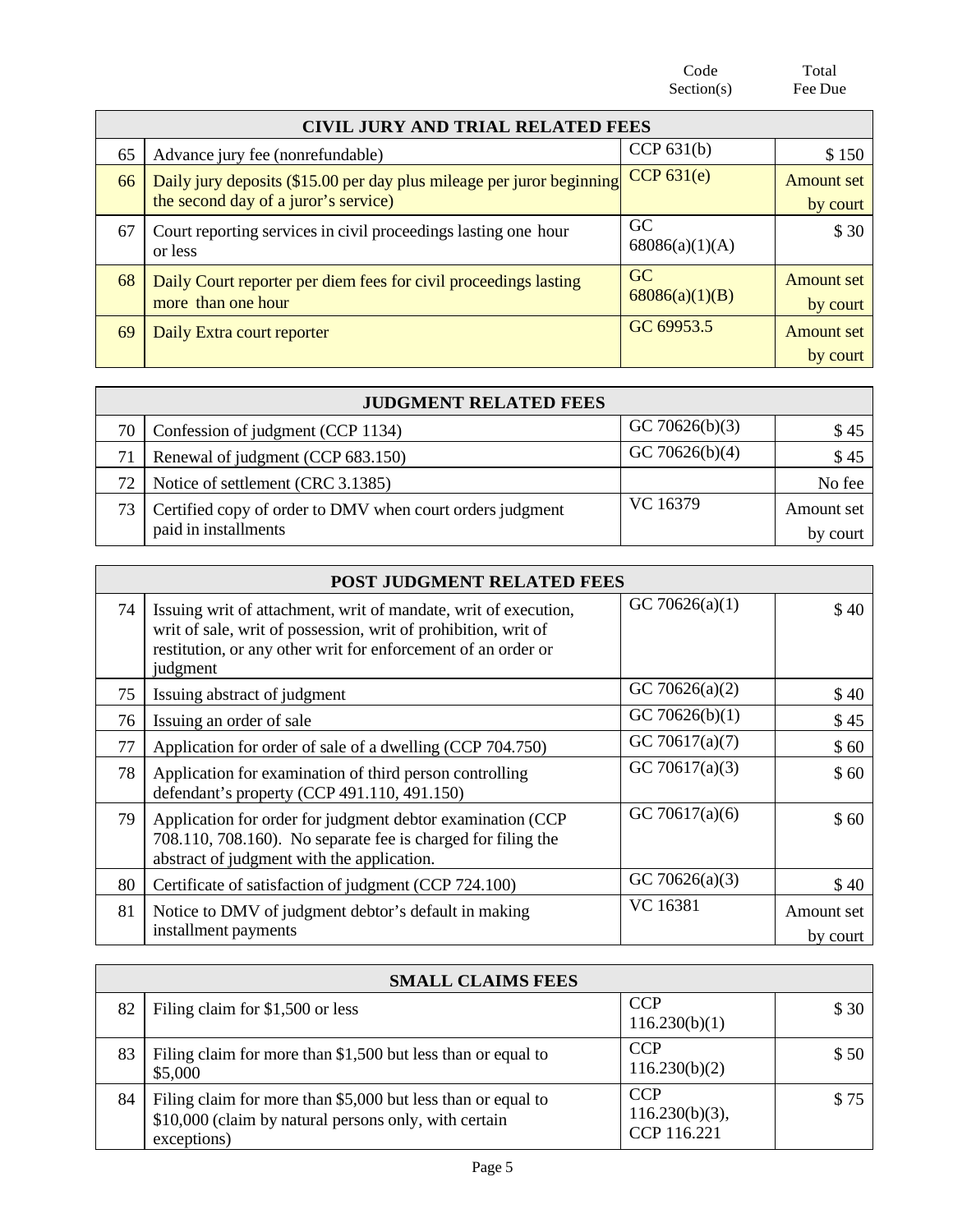|    |                                                                                                                                                                                                      | Code<br>Section(s)                             | Total<br>Fee Due |
|----|------------------------------------------------------------------------------------------------------------------------------------------------------------------------------------------------------|------------------------------------------------|------------------|
|    | <b>SMALL CLAIMS FEES CONT.</b>                                                                                                                                                                       |                                                |                  |
| 85 | Filing claim by person who has filed more than 12 small claims<br>in California within the previous 12 months                                                                                        | CCP 116.230(c)                                 | \$100            |
| 86 | Amendment raising amount of claim from \$1,500 or less to<br>more than \$1,500 but not exceeding \$5,000                                                                                             | <b>CCP</b><br>116.230(d)(1)                    | \$20             |
| 87 | Amendment raising amount of claim from more than \$1,500<br>but not exceeding \$5,000 to more than \$5,000 but not<br>exceeding \$10,000 (claim by natural persons only, with certain<br>exceptions) | <b>CCP</b><br>$116.230(d)(2)$ ,<br>CCP 116.221 | \$25             |
| 88 | Amendment raising amount of claim from \$1,500 or less to<br>more than \$5,000 but not exceeding \$10,000 (claim by natural<br>persons only, with certain exceptions)                                | <b>CCP</b><br>$116.230(d)(3)$ ,<br>CCP 116.221 | \$45             |
| 89 | Service of copy of a claim under CCP § 116.340, for each<br>defendant to whom the clerk mails a copy of the claim                                                                                    | CCP 116.232                                    | \$15             |
| 90 | Transfer of case out of small claims court (defendant's claim<br>exceeding jurisdictional limit) (no receiving court filing or<br>transfer fee)                                                      | CCP 116.390                                    | No fee           |
| 91 | Request for postponement of hearing if defendant has been<br>served                                                                                                                                  | CCP 116.570                                    | \$10             |
| 92 | Notice of appeal of small claims case                                                                                                                                                                | CCP 116.760                                    | \$75             |
| 93 | Motion to vacate                                                                                                                                                                                     | CCP 116.745                                    | \$20             |
| 94 | Fee for payment of judgment to court                                                                                                                                                                 | CCP 116.860                                    | \$20             |
| 95 | Application for order of examination of judgment debtor                                                                                                                                              | GC 70617(a)(6),<br>CCP 116.820                 | \$60             |
| 96 | Writ of execution                                                                                                                                                                                    | GC 70626(a)(1),<br>CCP 116.820                 | \$40             |
| 97 | Abstract of judgment                                                                                                                                                                                 | GC 70626(a)(2),<br>CCP 116.820                 | \$40             |

|    | <b>FAMILY LAW FEES</b>                                                                                                                                |                                      |         |
|----|-------------------------------------------------------------------------------------------------------------------------------------------------------|--------------------------------------|---------|
| 98 | Petition or other first paper (including a joint petition) for<br>dissolution of marriage or domestic partnership, legal<br>separation, or nullity    | GC 70670(b),<br>70602.5, 70602.6     | $$435*$ |
| 99 | Response or other first paper filed in response to petition for<br>dissolution of marriage or domestic partnership, legal<br>separation, or nullity   | GC 70670(d),<br>70602.5, 70602.6     | $$435*$ |
|    | 100 First paper in family law matter other than dissolution of<br>marriage or domestic partnership, legal separation, or nullity                      | GC 70670 $(a)$ ,<br>70602.5, 70602.6 | $$435*$ |
|    | 101 First paper filed in response in family law matter other than<br>dissolution of marriage or domestic partnership, legal<br>separation, or nullity | GC 70670 $(c)$ ,<br>70602.5, 70602.6 | $$435*$ |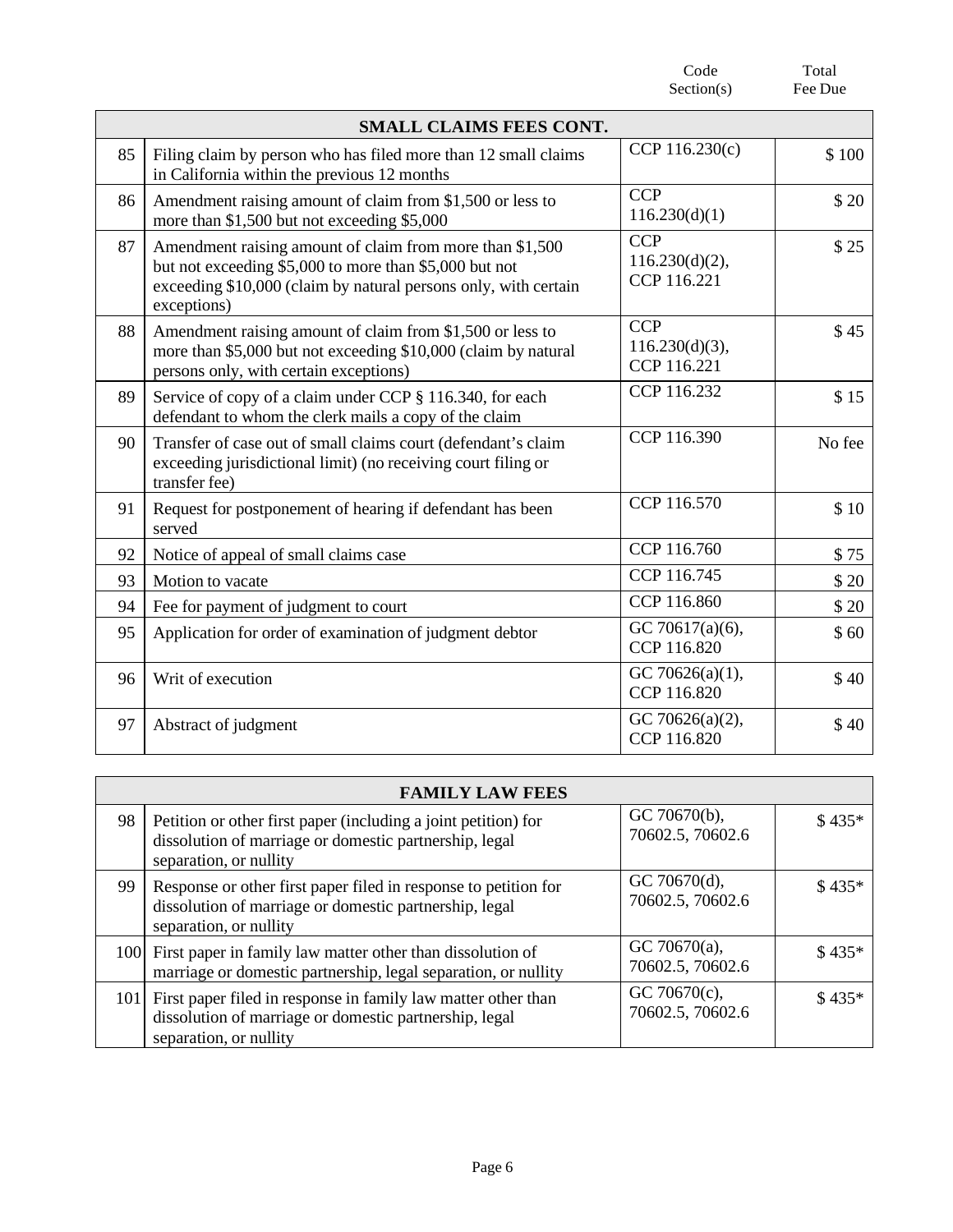|     |                                                                                                                                                                                                                                                                                                                                                                                     | Code<br>Section(s)                      | Total<br>Fee Due |
|-----|-------------------------------------------------------------------------------------------------------------------------------------------------------------------------------------------------------------------------------------------------------------------------------------------------------------------------------------------------------------------------------------|-----------------------------------------|------------------|
|     | <b>FAMILY LAW FEES CONT.</b>                                                                                                                                                                                                                                                                                                                                                        |                                         |                  |
| 102 | A settlement agreement or stipulation for judgment that is signed by<br>a defaulted respondent and included in a judgment of dissolution of<br>marriage or domestic partnership; or a stipulation to modify such an<br>agreement if the stipulation is presented by the petitioner.<br>(Defaulted respondent is not charged a first paper fee under GC<br>70670. GC 70671(b), (e).) | GC 70677(c)                             | No fee           |
| 103 | Appearance, stipulation, and waiver of rights in dissolution of<br>marriage or domestic partnership, legal separation or nullity or to<br>establish parentage, when respondent is a member of the armed<br>forces                                                                                                                                                                   | GC 70673                                | No fee           |
|     | 104 Petition for adoption (for each person to be adopted)5                                                                                                                                                                                                                                                                                                                          | H&S 103730                              | \$20             |
| 105 | Filings in a proceeding to declare a minor free from parental<br>custody and control                                                                                                                                                                                                                                                                                                | FC 7806, 7841                           | No fee           |
| 106 | Domestic violence restraining orders, including a request to obtain,<br>modify, or enforce an order to prevent domestic violence or<br>response to that request; and any request that is necessary to obtain<br>or give effect to a restraining order                                                                                                                               | GC 70671(f),<br>70677(b)(5),<br>FC 6222 | No fee           |
| 107 | Motion or order to show cause in family law matter (unless it is the<br>party's first paper, and the first paper filing fee is paid)                                                                                                                                                                                                                                                | GC 70677(a)                             | \$60             |
| 108 | Additional charge on motion or order to show cause to modify or<br>enforce custody or visitation                                                                                                                                                                                                                                                                                    | GC 70678                                | \$25             |
| 109 | Stipulation and order not requiring a hearing; request or stipulation<br>for continuance of hearing or case management conference not<br>requiring a hearing                                                                                                                                                                                                                        | GC 70677(c)                             | \$20             |
| 110 | Stipulation that does not require an order                                                                                                                                                                                                                                                                                                                                          | GC<br>70677(b)(7)                       | No fee           |
| 111 | A stipulation regarding the date of termination of marital or<br>domestic partnership status if the court has retained jurisdiction<br>over that date                                                                                                                                                                                                                               | GC 70671(c)                             | No fee           |
| 112 | First paper or any subsequent paper filed by the Department of<br>Child Support Services to establish parentage or to establish,<br>modify, or collect support                                                                                                                                                                                                                      | GC 6103.9,<br>70672                     | No fee           |
| 113 | Response or subsequent paper filed in an action brought by the<br>Department of Child Support Services to establish parentage or to<br>establish, modify, or collect support if support is the only issue. If a<br>custody issue is raised, see charge for first paper filed in response to<br>other family law matters.                                                            | GC 70672                                | No fee           |
| 114 | Filings on issues relating to parentage or support in a pre-existing<br>non-governmental case in which a Title IV-D child support agency<br>has intervened and is providing services under FC 17400                                                                                                                                                                                 | GC 70672                                | No fee           |
| 115 | Statement to register a foreign support order or other first paper in a<br><b>UIFSA</b> case                                                                                                                                                                                                                                                                                        | GC 70677,<br>FC 4927                    | No fee           |
| 116 | A document relating to a stipulated post-judgment modification of<br>child support                                                                                                                                                                                                                                                                                                  | GC 70671(d)                             | No fee           |

<sup>&</sup>lt;sup>5</sup> The fee is waived for agency adoptions when a statement from the agency is filed with the petition.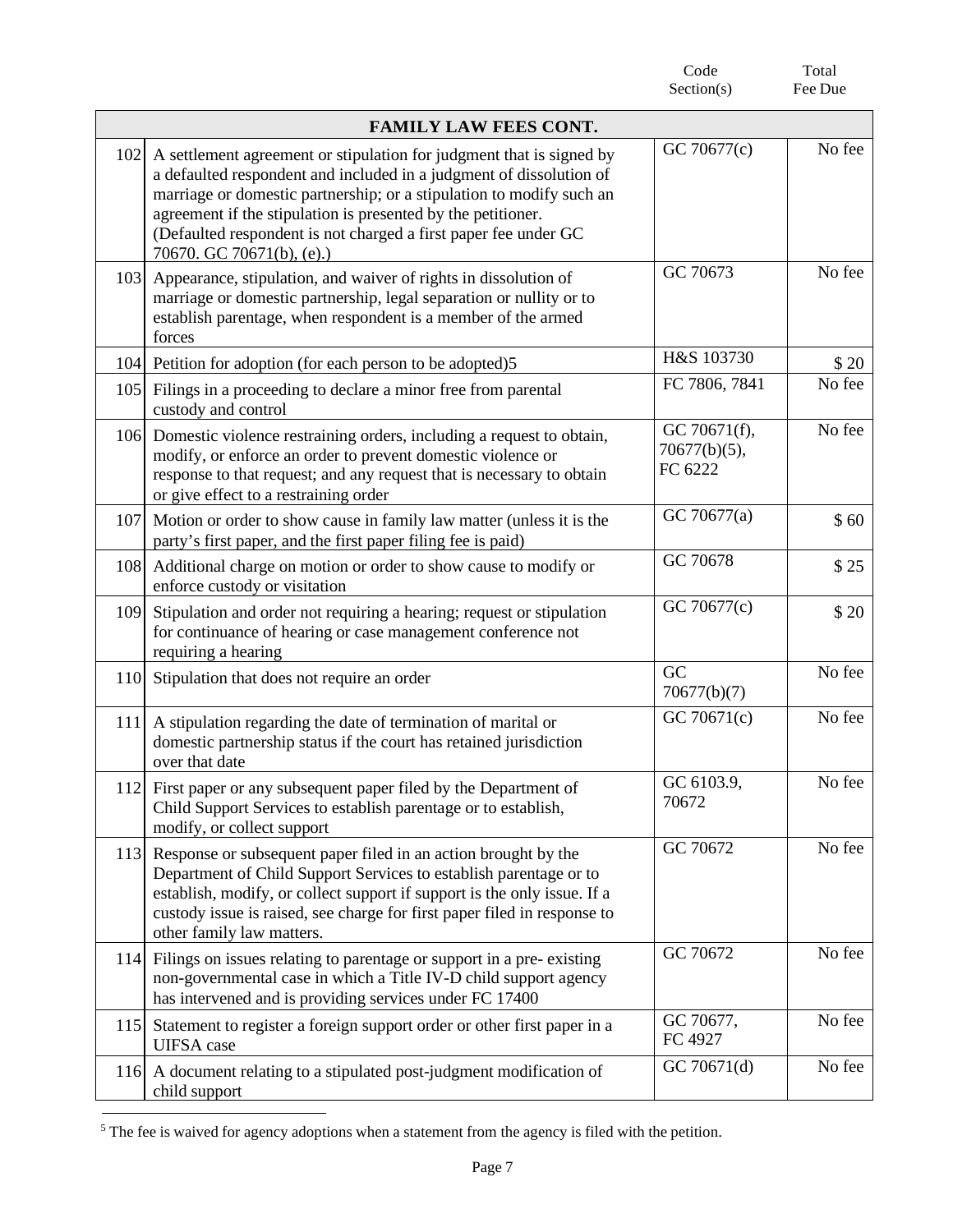Code Section(s) Total Fee Due **FAMILY LAW FEES CONT.** 117 Costs for stepparent adoption, including investigation (not to exceed \$700) (FC 9001, 9002) FC 9002 Amount set by court 118 Child custody evaluation **FC 3112** Amount set by court 119 Court-appointed counsel for child (FC 3150 et seq.) FC 3153 Amount set by court 120 Premarital counseling for minors FC 304 Amount set by court 121 Cost for investigation re: petition to declare child free from parental custody and control (not to exceed \$900) FC 7851.5 Amount set by court

|     | <b>PROBATE FEES</b>                                                                                                                                                                                                                                                                                 |                                       |         |
|-----|-----------------------------------------------------------------------------------------------------------------------------------------------------------------------------------------------------------------------------------------------------------------------------------------------------|---------------------------------------|---------|
| 122 | First-filed petition for letters of administration or letters<br>testamentary, first-filed petition for special letters of<br>administration with powers of general representative under<br>Prob.C 8545                                                                                             | GC 70650(a),<br>70602.5, 70602.6      | $$435*$ |
| 123 | First objection to probate of will or codicil (Prob.C 8250); first<br>petition for revocation of probate of will or codicil<br>(Prob.C 8270) (if filed together with petition for appointment<br>of personal representative under GC 70650 $(c)$ , only the fee<br>under GC 70650 $(c)$ is charged) | GC 70650(b),<br>70602.5, 70602.6      | $$435*$ |
| 124 | Later-filed petition for letters of administration, letters<br>testamentary, or special letters of administration with powers of<br>general representative by a person other than the original<br>petitioner                                                                                        | GC 70650(c),<br>70602.5, 70602.6      | \$435*  |
| 125 | First or subsequent petition for special letters of administration<br>without powers of general personal representative                                                                                                                                                                             | GC 70657.5(a)(3)                      | \$200   |
| 126 | Opposition to a petition for appointment of a personal<br>representative in a decedent's estate, other than a competing<br>petition for appointment or a will contest, and objection or<br>other opposition to first account of testamentary trustee subject<br>to court supervision                | GC 70651,<br>70602.5, 70602.6         | $$435*$ |
| 127 | Petition (or opposition to petition) concerning the internal<br>affairs of a trust under Prob.C 17200 et seq., or first account of<br>trustee of testamentary trust subject to continuing court<br>jurisdiction under Prob.C 17300 et seq.                                                          | GC 70652,<br>70602.5, 70602.6         | \$435*  |
| 128 | Petition (or opposition to petition) concerning the internal<br>affairs of a trust created by court order under Prob.C 2580,<br>3100, or 3600 (trusts not subject to the \$435 fee under GC<br>70652)                                                                                               | GC 70657.5(a)(1),<br>70652(d)         | \$200   |
| 129 | Petition for appointment of conservator, guardian of the estate<br>or guardian of the person and estate or opposition to these<br>petitions other than competing petition for appointment                                                                                                           | GC 70653(a), (b),<br>70602.5, 70602.6 | $$435*$ |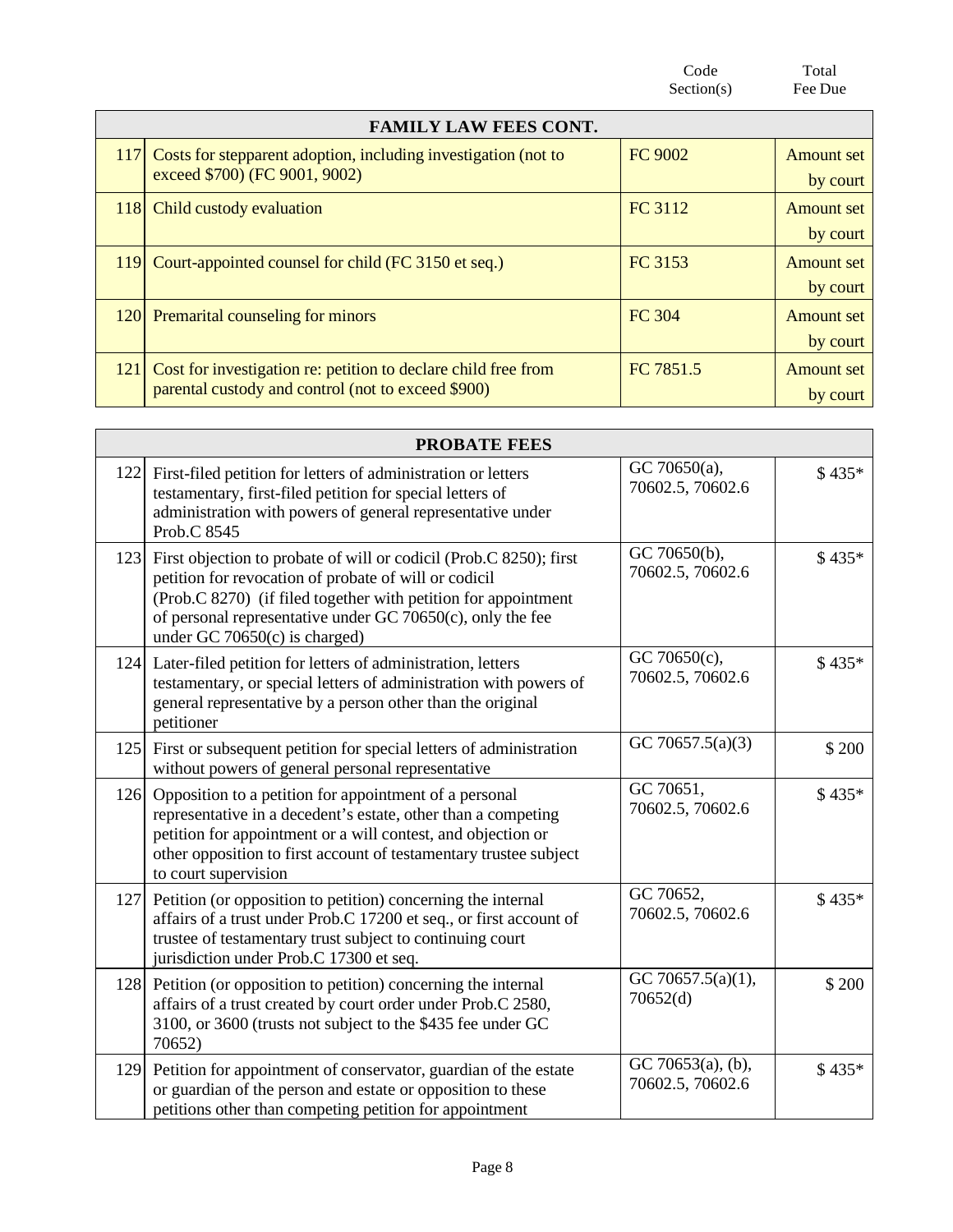|     |                                                                                                                                                                                                                                 | Code<br>Section(s)                      | Total<br>Fee Due |
|-----|---------------------------------------------------------------------------------------------------------------------------------------------------------------------------------------------------------------------------------|-----------------------------------------|------------------|
|     | PROBATE FEES CONT.                                                                                                                                                                                                              |                                         |                  |
| 130 | Opposition to petition for appointment of conservator, guardian<br>of the estate or guardian of the person and estate filed by or on<br>behalf of the proposed conservatee or proposed ward or a<br>parent of the proposed ward | GC 70653(f)                             | No fee           |
| 131 | Petition for appointment of guardian of the person only or<br>opposition to petition other than competing petition for<br>appointment                                                                                           | GC 70654(a), (b),<br>70602.5            | \$225            |
| 132 | Opposition to petition by the proposed ward or the parent of the<br>proposed ward                                                                                                                                               | GC 70654(e)                             | No fee           |
|     | 133 Petition or opposition filed after issuance of letters of<br>guardianship or temporary guardianship, in guardianship of the<br>person only                                                                                  | GC 70657(e)                             | No fee           |
|     | 134 First or subsequent petition for temporary letters of<br>conservatorship or guardianship                                                                                                                                    | GC 70657(a)(4)                          | \$60             |
| 135 | Petition commencing other proceedings under the Probate Code<br>and objections or other opposition to such petitions, including<br>the following:                                                                               | GC 70655,<br>70602.5, 70602.6           | \$435*           |
|     | 136 Petition to determine the fact of death to determine title to real<br>property and objections or other opposition (Prob.C 200)                                                                                              | GC 70655(c)(4),<br>70602.5, 70602.6     | \$435*           |
| 137 | Petition for an order concerning a particular transaction and<br>objections or other opposition (Prob.C 3100)                                                                                                                   | GC 70655 $(c)(5)$ ,<br>70602.5, 70602.6 | \$435*           |
|     | 138 Petition for an order concerning capacity determination and<br>health care decision authority for adult without conservator and<br>objections or other opposition (Prob.C 3200)                                             | GC 70655(c)(6),<br>70602.5, 70602.6     | $$435*$          |
| 139 | Petition for compromise of the claim of a minor or disabled<br>adult, no civil action pending, and objections or other<br>opposition (Prob.C 3600)                                                                              | GC 70655 $(c)(1)$ ,<br>70602.5, 70602.6 | $$435*$          |
|     | 140 Petition concerning a power of attorney and objections or other<br>opposition (Prob.C 4541)                                                                                                                                 | GC 70655(c)(8),<br>70602.5, 70602.6     | \$435*           |
| 141 | Petition concerning advance health care directive and<br>objections or other opposition (Prob.C 4766)                                                                                                                           | GC 70655(c)(7),<br>70602.5, 70602.6     | $$435*$          |
| 142 | Petition to determine succession to real property and objections<br>or other opposition (Prob.C 13151)                                                                                                                          | GC 70655(c)(2),<br>70602.5, 70602.6     | \$435*           |
| 143 | Spousal or domestic partnership property petition and<br>objections or other opposition (Prob.C $13650$ ) <sup>6</sup>                                                                                                          | GC 70655(c)(3),<br>70602.5, 70602.6     | \$435*           |
| 144 | Petition for approval, compromise, or settlement of claims<br>against deceased settlor, or for allocation of amounts due<br>between trusts, or objections or other opposition (Prob.C 19020)                                    | GC 70655(c)(9),<br>70602.5, 70602.6     | \$435*           |
| 145 | Any other petition that commences a proceeding under the<br>Probate Code and objections or other opposition                                                                                                                     | GC 70655(c)(10),<br>70602.5, 70602.6    | \$435*           |
| 146 | Petition for order setting aside estate of small value if no estate<br>is pending for the decedent (Prob.C 6602)                                                                                                                | GC 70656(a),<br>70602.5                 | \$225            |

<sup>6</sup> No additional fee is collected if the petition is filed in a pending proceeding (Prob.C 13652).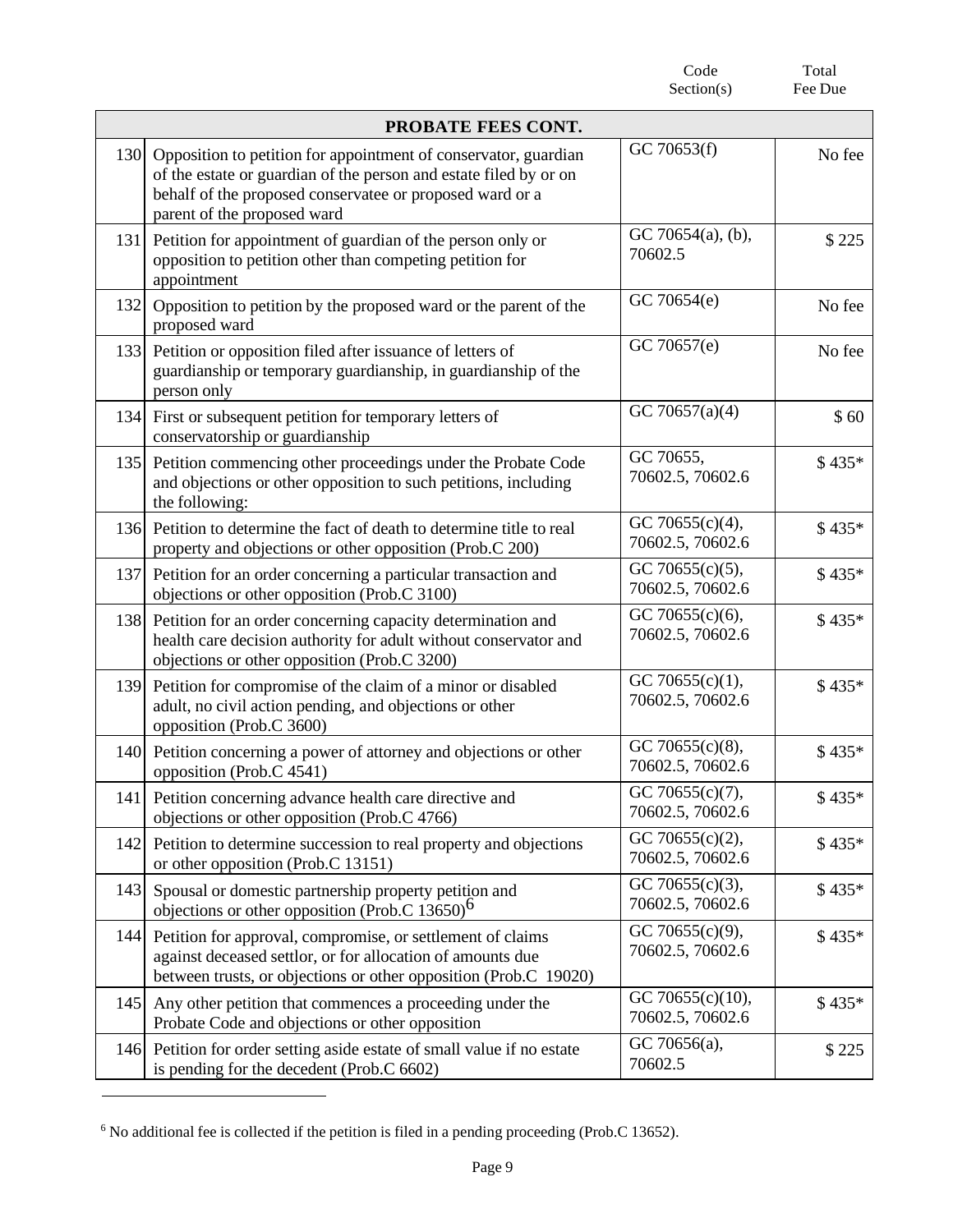|     |                                                                                                                                                                                                                                                                                                                                                                                                                                      | Code<br>Section(s)                   | Total<br>Fee Due |
|-----|--------------------------------------------------------------------------------------------------------------------------------------------------------------------------------------------------------------------------------------------------------------------------------------------------------------------------------------------------------------------------------------------------------------------------------------|--------------------------------------|------------------|
|     | PROBATE FEES CONT.                                                                                                                                                                                                                                                                                                                                                                                                                   |                                      |                  |
| 147 | Opposition to petition for order setting aside estate of small<br>value (Prob.C 6602)                                                                                                                                                                                                                                                                                                                                                | GC 70656(b),<br>70602.5              | \$225            |
| 148 | Petition (or opposition to petition) for an order listed below,<br>filed after issuance of letters testamentary, letters of<br>administration, or letters of special administration to a personal<br>representative of a decedent's estate; letters of guardianship or<br>temporary guardianship to a guardian of the estate or person<br>and estate; or letters of conservatorship or temporary<br>conservatorship to a conservator | GC 70658(a),<br>70602.5, 70602.6     | \$435            |
|     | Petition for order concerning sale, lease, encumbrance,<br>$\bullet$<br>grant of an option, purchase, conveyance, or exchange<br>of property                                                                                                                                                                                                                                                                                         | GC 70658(a)(1),<br>70602.5, 70602.6  |                  |
|     | • Petition for order settling an account of a fiduciary                                                                                                                                                                                                                                                                                                                                                                              | GC 70658(a)(2),<br>70602.5, 70602.6  |                  |
|     | Petition for order authorizing, instructing, or directing a<br>fiduciary, or approving or confirming acts of a fiduciary                                                                                                                                                                                                                                                                                                             | GC 70658(a)(3),<br>70602.5, 70602.6  |                  |
|     | Petition for order concerning payment of compensation<br>$\bullet$<br>or expenses of an attorney                                                                                                                                                                                                                                                                                                                                     | GC 70658(a)(4),<br>70602.5, 70602.6  |                  |
|     | Petition for order concerning payment of compensation<br>$\bullet$<br>or expenses of a fiduciary                                                                                                                                                                                                                                                                                                                                     | GC 70658(a)(5),<br>70602.5, 70602.6  |                  |
|     | Petition for order surcharging or removing a fiduciary                                                                                                                                                                                                                                                                                                                                                                               | GC 70658(a)(6),<br>70602.5, 70602.6  |                  |
|     | Petition for order transferring or authorizing transfer of<br>$\bullet$<br>property of an estate to a fiduciary in another                                                                                                                                                                                                                                                                                                           | GC 70658(a)(7),<br>70602.5, 70602.6  |                  |
|     | Petition for order allowing a fiduciary's request to resign<br>٠                                                                                                                                                                                                                                                                                                                                                                     | GC 70658(a)(8),<br>70602.5, 70602.6  |                  |
|     | Petition for order adjudicating a claim to property under<br>$\bullet$<br>Prob.C 850 et seq.                                                                                                                                                                                                                                                                                                                                         | GC 70658(a)(9),<br>70602.5, 70602.6  |                  |
|     | Petition for order granting permission to fix the<br>residence of a ward or conservatee outside of California                                                                                                                                                                                                                                                                                                                        | GC 70658(a)(10),<br>70602.5, 70602.6 |                  |
|     | Petition for order concerning payments for support,<br>٠<br>maintenance, or education of a ward or conservatee or a<br>of person entitled to support, maintenance, or education<br>from a ward or conservatee                                                                                                                                                                                                                        | GC 70658(a)(11),<br>70602.5, 70602.6 |                  |
|     | Petition for order concerning payment of surplus income<br>$\bullet$<br>to relatives of a conservatee (Prob.C 2423) or<br>concerning substituted judgment (Prob.C 2580)                                                                                                                                                                                                                                                              | GC 70658(a)(12),<br>70602.5, 70602.6 |                  |
|     | Petition for order affecting legal capacity of a<br>$\bullet$<br>conservatee under Prob.C 1870 et seq.                                                                                                                                                                                                                                                                                                                               | GC 70658(a)(13),<br>70602.5, 70602.6 |                  |
|     | Petition for order adjudicating merits of a claim under<br>٠<br>Prob.C 2500 et seq.                                                                                                                                                                                                                                                                                                                                                  | GC 70658(a)(14),<br>70602.5, 70602.6 |                  |
| 149 | Petition (or opposition to petition) filed after the issuance of<br>temporary letters of guardianship or conservatorship or letters<br>of guardianship or conservatorship not subject to the \$435 fee<br>in GC 70658(a) and not exempt under GC 70657(e)                                                                                                                                                                            | GC 70657(a)(3)                       | \$60             |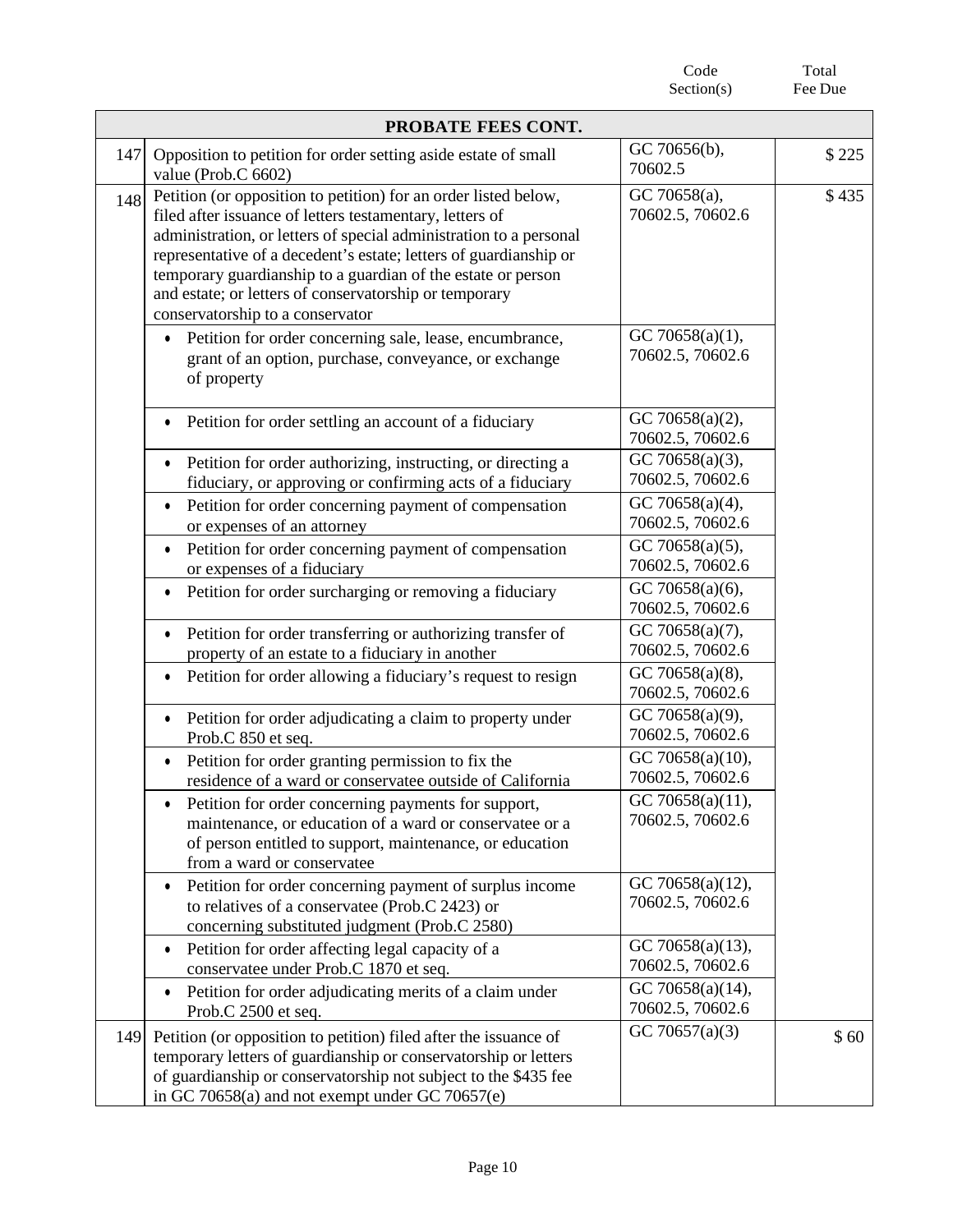|     |                                                                                                                                                                                                                                                                    | Code<br>Section(s)            | Total<br>Fee Due |
|-----|--------------------------------------------------------------------------------------------------------------------------------------------------------------------------------------------------------------------------------------------------------------------|-------------------------------|------------------|
|     | PROBATE FEES CONT.                                                                                                                                                                                                                                                 |                               |                  |
| 150 | Petition (or opposition to petition) filed after the issuance of<br>letters of guardianship or temporary letters of guardianship in a<br>guardianship of the person only                                                                                           | GC 70657(e),<br>70658(c)(1)   | No fee           |
| 151 | Disclaimer of interest in a decedent's estate                                                                                                                                                                                                                      | GC 70657.5(c),<br>70658(c)(2) | No fee           |
| 152 | Petition (or opposition to petition) after issuance of special<br>letters of administration or letters testamentary or of<br>administration in decedents' estates that are not subject to the<br>\$435 fee in GC 70658(a)                                          | GC 70657.5(a)(2)              | \$200            |
| 153 | Motion, application, or other paper requiring a hearing after the<br>first paper, including motion or other paper listed in GC<br>70617(a) (motions listed in CCP $1005(a)(1)$ –(12), motion to<br>continue a trial date, discovery motions, motion for new trial) | GC 70657(a)(1),<br>70617(a)   | \$60             |
| 154 | Application for ex parte relief other than ex parte petition for<br>discharge.                                                                                                                                                                                     | GC 70657(a)(2)                | \$60             |
| 155 | Ex parte petition for discharge of personal representative,<br>conservator, or guardian upon completion of court-ordered<br>distribution or transfer                                                                                                               | GC 70657(a)(2)                | No fee           |
| 156 | Motion or other paper listed in GC 70617(b) (list of 13 items),<br>including:                                                                                                                                                                                      | GC 70657(b)                   | No fee           |
|     | Amended notice of motion                                                                                                                                                                                                                                           | GC 70657(b),<br>70617(b)(2)   |                  |
|     | Civil case management statement                                                                                                                                                                                                                                    | GC 70657(b),<br>70617(b)(3)   |                  |
|     | Request for trial de novo after judicial arbitration                                                                                                                                                                                                               | GC 70657(b),<br>70617(b)(4)   |                  |
|     | Stipulation that does not require an order                                                                                                                                                                                                                         | GC 70657(b),<br>70617(b)(5)   |                  |
|     | A request for entry of default or default judgment                                                                                                                                                                                                                 | GC 70657(b),<br>70617(b)(8)   |                  |
|     | Paper requiring a hearing on a petition to approve the<br>٠<br>compromise of a claim of a minor or person with a<br>disability under Prob.C 3600.                                                                                                                  | GC 70657(b),<br>70617(b)(13)  |                  |
| 157 | Petition to withdraw funds from blocked account                                                                                                                                                                                                                    | GC 70657(a)                   | \$60             |
| 158 | Motion for summary judgment                                                                                                                                                                                                                                        | GC 70657(c),<br>70617(d)      | \$500            |
| 159 | Deposit of estate planning documents                                                                                                                                                                                                                               | GC 70660                      | \$20             |
| 160 | Search for estate documents, for each search longer than 10<br>minutes                                                                                                                                                                                             | GC 70661                      | \$15             |
| 161 | Petition to establish record of birth, death, or marriage                                                                                                                                                                                                          | H&S 103470,<br>GC 70602.5     | \$225            |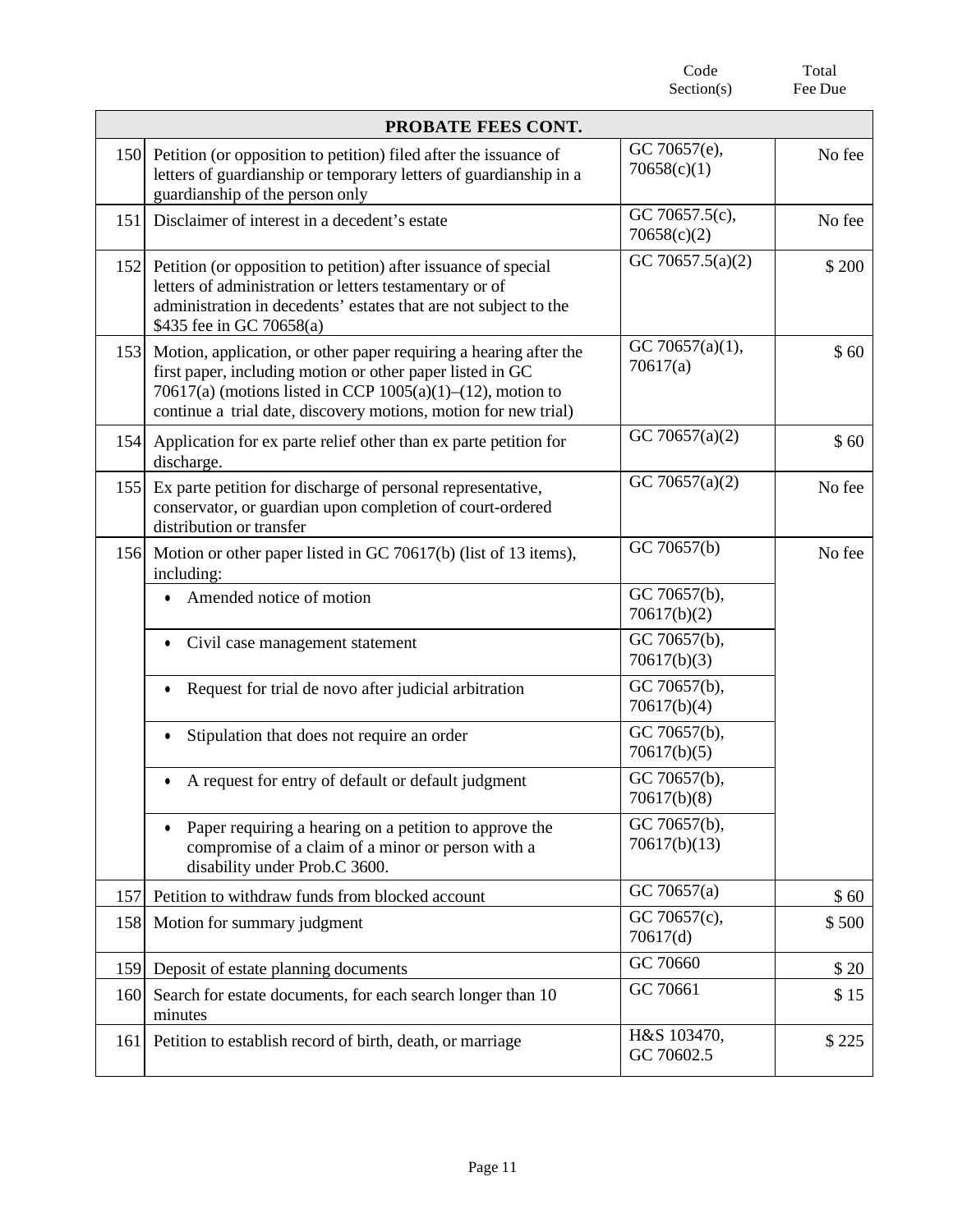|     |                                                                                                                                        | Code<br>Section(s) | Total<br>Fee Due       |
|-----|----------------------------------------------------------------------------------------------------------------------------------------|--------------------|------------------------|
|     | PROBATE FEES CONT.                                                                                                                     |                    |                        |
| 162 | Affidavit procedure for real property of small value under<br>Prob.C 13201                                                             | GC 70626(b)(9)     | \$45                   |
| 163 | Guardianship investigations                                                                                                            | Prob.C 1513.1      | Amount set<br>by court |
| 164 | Information package for conservators                                                                                                   | Prob.C 1835        | \$20                   |
| 165 | Conservatorship investigator's fee                                                                                                     | Prob.C 1851.5      | Amount set<br>by court |
|     | 166 Petition for summary probate (Public Administrator only)                                                                           | Prob.C 7660        | \$205                  |
| 167 | Delivery of will to the court in which the estate may be<br>administered (Prob.C 8200)                                                 | GC 70626(d)        | \$50                   |
| 168 | Request for special notice in decedent's estate, guardianship,<br>conservatorship, and trust proceedings (Prob.C 1250, 2700,<br>17204) | GC 70662           | \$40                   |
| 169 | Registering a conservatorship established outside of California<br>(effective January 1, 2016)                                         | GC 70663           | \$30                   |

## **APPEAL AND WRIT RELATED FEES**

| APPEAL OF UNLIMITED CIVIL CASE                                                                                                                                 |                         |       |
|----------------------------------------------------------------------------------------------------------------------------------------------------------------|-------------------------|-------|
| 170 Certificate for Court of Appeal or Supreme Court on motion<br>prior to filing appeal record                                                                | GC 70620                | \$ 20 |
| Appeal or cross appeal to court of appeal (payable to court of<br>appeal)                                                                                      | GC 68926,<br>68926.1(b) | \$775 |
| 172 Deposit for preparation of clerk's transcript (payable to<br>superior court) (charged when notice of appeal to court of<br>appeal is filed under GC 68926) | GC 68926.1              | \$100 |

|     | <b>OTHER APPEALS</b>                                                                                                                          |                               |         |
|-----|-----------------------------------------------------------------------------------------------------------------------------------------------|-------------------------------|---------|
|     | 173 Appeal in limited civil case (to appellate division), where<br>amount demanded in case does not exceed \$10,000                           | GC $70621(b)$ ,<br>70602.5    | \$225   |
|     | 174 Appeal in limited civil case (to appellate division), where<br>amount demanded in case exceeds \$10,000 (but does not<br>exceed \$25,000) | GC 70621(a),<br>70602.5       | \$370   |
|     | 175 Appeal in small claims case                                                                                                               | CCP 116.760                   | \$75    |
|     | 176 Writ petition to appellate division, where amount demanded in<br>limited civil case does not exceed \$10,000                              | $GC 70621(b)$ ,<br>70602.5    | \$225   |
|     | 177 Writ petition to appellate division, where amount demanded in<br>limited civil case exceeds \$10,000 (but does not exceed<br>\$25,000     | GC 70621(a),<br>70602.5       | \$370   |
|     | 178 Appeal from Labor Commissioner's Award (Lab.C 98.2)                                                                                       | GC 70611,<br>70602.5, 70602.6 | $$435*$ |
| 179 | Appeal of final decision on parking citation violation (VC)<br>40230)                                                                         | GC 70615(b)                   | \$25    |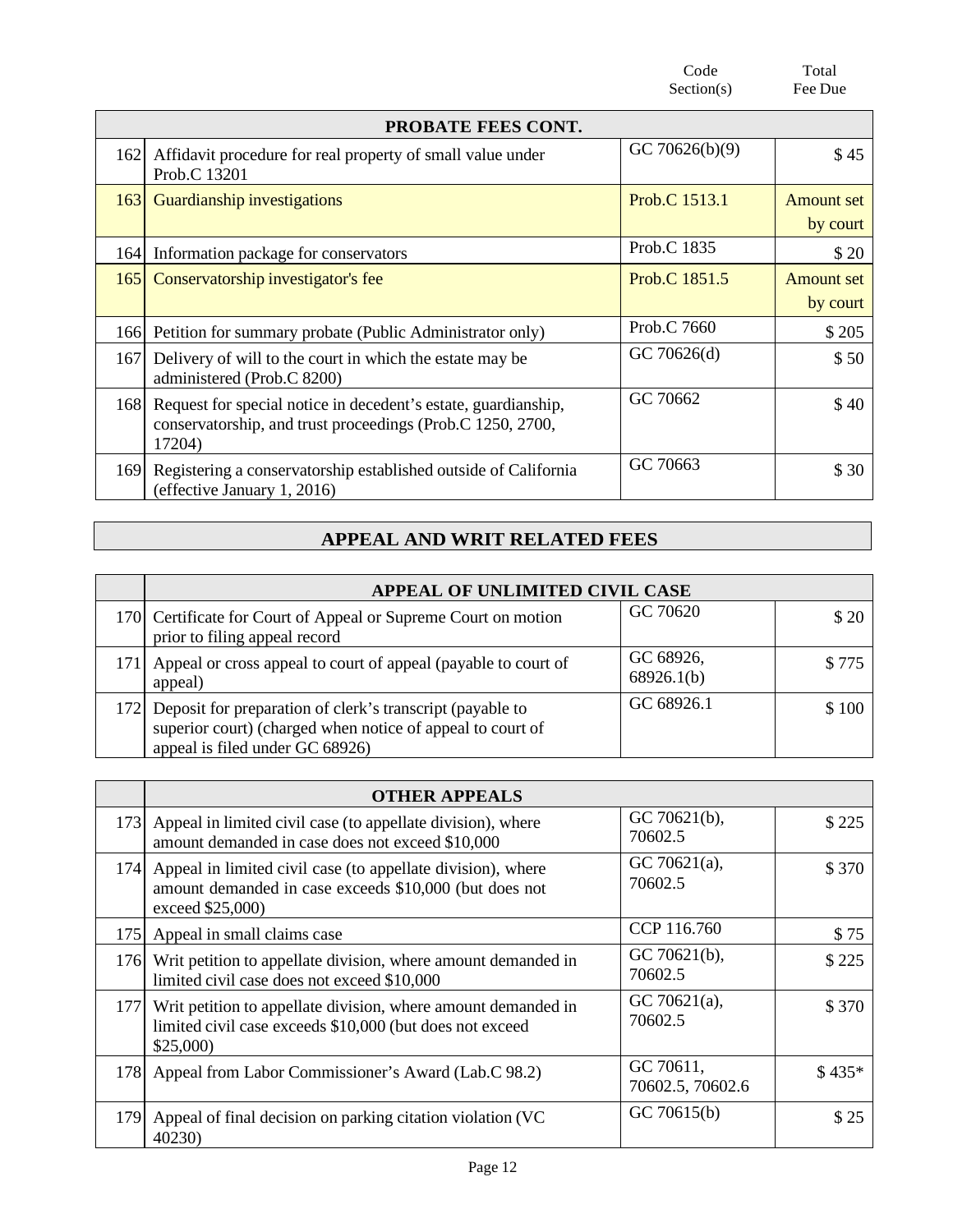|      |                                                                                                 | Code<br>Section(s) | Total<br>Fee Due |
|------|-------------------------------------------------------------------------------------------------|--------------------|------------------|
|      | <b>OTHER APPEALS CONT.</b>                                                                      |                    |                  |
| 1801 | Appeal from determination of dangerous or vicious dog (F&A)<br>31622)                           | GC 70626(b)(8)     | \$45             |
|      | 181 Appeal of administrative fine or penalty (GC 53069.4(b)(2))                                 | GC 70615(a)        | \$25             |
| 182  | Appeal of administrative penalty for fare evasion or passenger<br>conduct violation (PUC 99582) | GC 70615(c)        | \$25             |

|      | <b>RECORDS RELATED FEES</b>                                                                                 |                   |        |  |
|------|-------------------------------------------------------------------------------------------------------------|-------------------|--------|--|
| 183  | Certifying a copy of paper, record, or proceeding on file                                                   | GC 70626(a)(4)    | \$40   |  |
|      | 184 Certificate for which fee is not otherwise fixed; includes<br>Lis pendens                               | GC 70626(a) $(8)$ | \$40   |  |
|      | 185 Preparing a copy of any record, proceeding or paper on file (per<br>page)                               | GC 70627(a)       | \$0.50 |  |
|      | 186 Comparison of a copy with an original on file (per page)                                                | GC 70627(b)       | \$1    |  |
| 187  | Searching records or files, for each search longer than 10 minutes                                          | GC 70627(c)       | \$15   |  |
| 188  | Exemplification of record or other paper on file                                                            | GC 70628          | \$50   |  |
| 1891 | Document authenticated pursuant to court order (per signature)                                              | GC 70629          | \$15   |  |
| 1901 | Certified copy of marriage or domestic partnership dissolution<br>record (requested by public agency)       | GC 70674          | \$10   |  |
| 1911 | Certified copy of marriage or domestic partnership dissolution<br>record (requested by any other applicant) | GC 70674          | \$15   |  |

| RETURNED CHECKS AND INSUFFICIENT PAYMENTS                                                                                                                                                                                                                                                           |                                |      |  |
|-----------------------------------------------------------------------------------------------------------------------------------------------------------------------------------------------------------------------------------------------------------------------------------------------------|--------------------------------|------|--|
| 192 Administrative charge for a check that is returned without<br>payment. A filing paid with such a check will be void if not<br>paid, within 20 days of notification, in cash, by certified check,<br>or by other means specified by the court, but not by traveler's<br>check or personal check. | CCP 411.20 $(g)$ ,<br>GC 71386 | \$25 |  |
| 193 Administrative charge for processing a partial payment. A first<br>paper filing submitted with a check for an insufficient amount<br>will be void if the amount due is not paid within 20 days of<br>notification.                                                                              | CCP 411.21(g)                  | \$25 |  |

| <b>MISCELLANEOUS FEES</b>                                                                                                                                     |                   |      |
|---------------------------------------------------------------------------------------------------------------------------------------------------------------|-------------------|------|
| 194 Administrative charge for collection of fees where fee waiver<br>was previously granted                                                                   | GC $68638(a)$ (3) | \$25 |
| 195 Administrative charge for recovering, as part of judgment, fees<br>not paid by public entity under GC 6103                                                | GC $6103.5(d)$    | \$25 |
| 196 Taking affidavit, except in criminal case or adoption<br>proceedings                                                                                      | GC 70626(a)(5)    | \$40 |
| 197 Acknowledgment of deed or other instrument                                                                                                                | GC 70626(a)(6)    | \$40 |
| 198 Recording or registering license or issuing certificate in<br>connection with a license, required by law, for which charge is<br>not otherwise prescribed | GC 70626(a)(7)    | \$40 |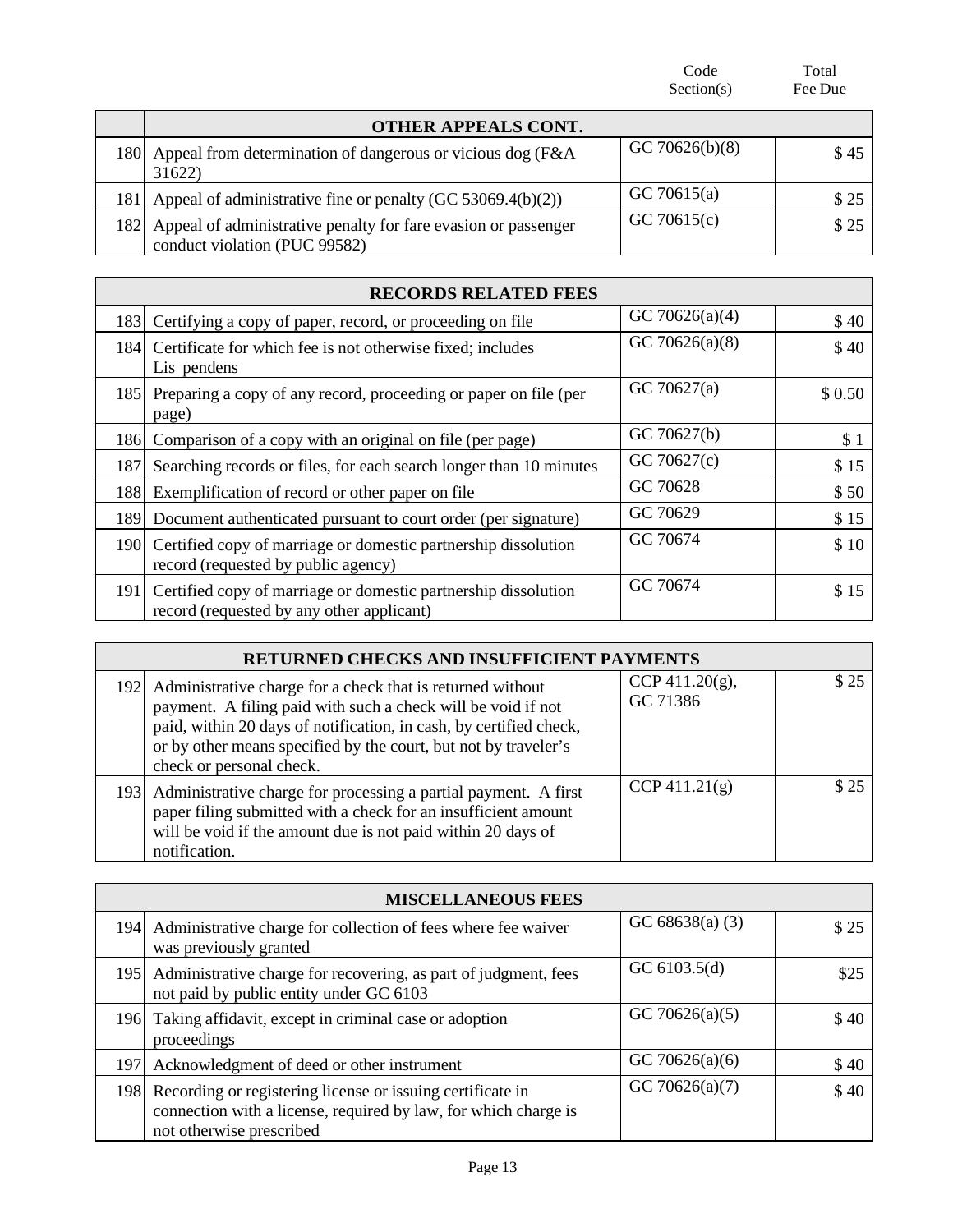|     |                                                                                                                                                    | Section(s)                    | Fee Due                                                       |
|-----|----------------------------------------------------------------------------------------------------------------------------------------------------|-------------------------------|---------------------------------------------------------------|
|     | <b>MISCELLANEOUS FEES CONT.</b>                                                                                                                    |                               |                                                               |
| 199 | Filing affidavit of publication of notice of dissolution of<br>partnership                                                                         | GC 70626(b)(7)                | \$45                                                          |
| 200 | Filing and indexing papers for which a charge is not provided<br>elsewhere                                                                         | GC 70626(b)(10)               | \$45                                                          |
| 201 | Appearance by videoconferencing OR Remote Appearance                                                                                               | GC 70630                      | <b>Amount set</b><br>by court                                 |
| 202 | Reasonable fee for service or product, not to exceed costs,<br>where no fee is otherwise provided for (Rule 10.815)<br><b>Envelopes</b><br>Postage | GC 70631                      | <b>Amount set</b><br>by court<br>\$0.50<br><b>Actual Cost</b> |
| 203 | Administering funds held in trust for deposits of funds for<br>reporters' transcripts                                                              | GC 70632,<br>CRC 8.130, 8.834 | \$50                                                          |
| 204 | Certificate of facts regarding unsatisfied judgment (DL-30)                                                                                        | <b>VC</b> 16373               | \$15                                                          |
| 205 | Fee for electronic copy of indexes $-1987$ to 1999                                                                                                 | VC 16373                      | \$15                                                          |
| 206 | Handbook for conservators                                                                                                                          |                               | \$20                                                          |
| 207 | <b>Rules of Court</b>                                                                                                                              |                               | \$15                                                          |
|     | 208 Fee for retrieving/refilling records in storage<br>Fee for rush retrieval                                                                      | GC 70631                      | $$10*$<br>$$40*$ first<br>\$7* for each<br>additional         |
| 209 | Fee for packages of forms. (\$0.50 per page included in<br>packet. Fee varies for each packet based on the number<br>of forms included.)           | GC 70631                      | Varies                                                        |
|     | 210 Fax Filing – per page                                                                                                                          | GC 70631                      | \$1                                                           |
|     | $211$ Fax Filing – Verification and mailing of conformed copies<br>Up to 10 pages<br>11 pages or more                                              | GC 70631                      | \$1<br>\$4                                                    |
| 212 | Case Management Portal Access Fee: Electronic Name<br>Search                                                                                       | CRC 2.506,<br>GC 68150(i)     | <b>Amount set</b><br>by court                                 |
| 213 | Case Management Portal Access Fee: Electronic<br><b>Document Retrieval</b>                                                                         | CRC 2.506,<br>GC 68150(1)     | <b>Amount set</b><br>by court                                 |

Code

Total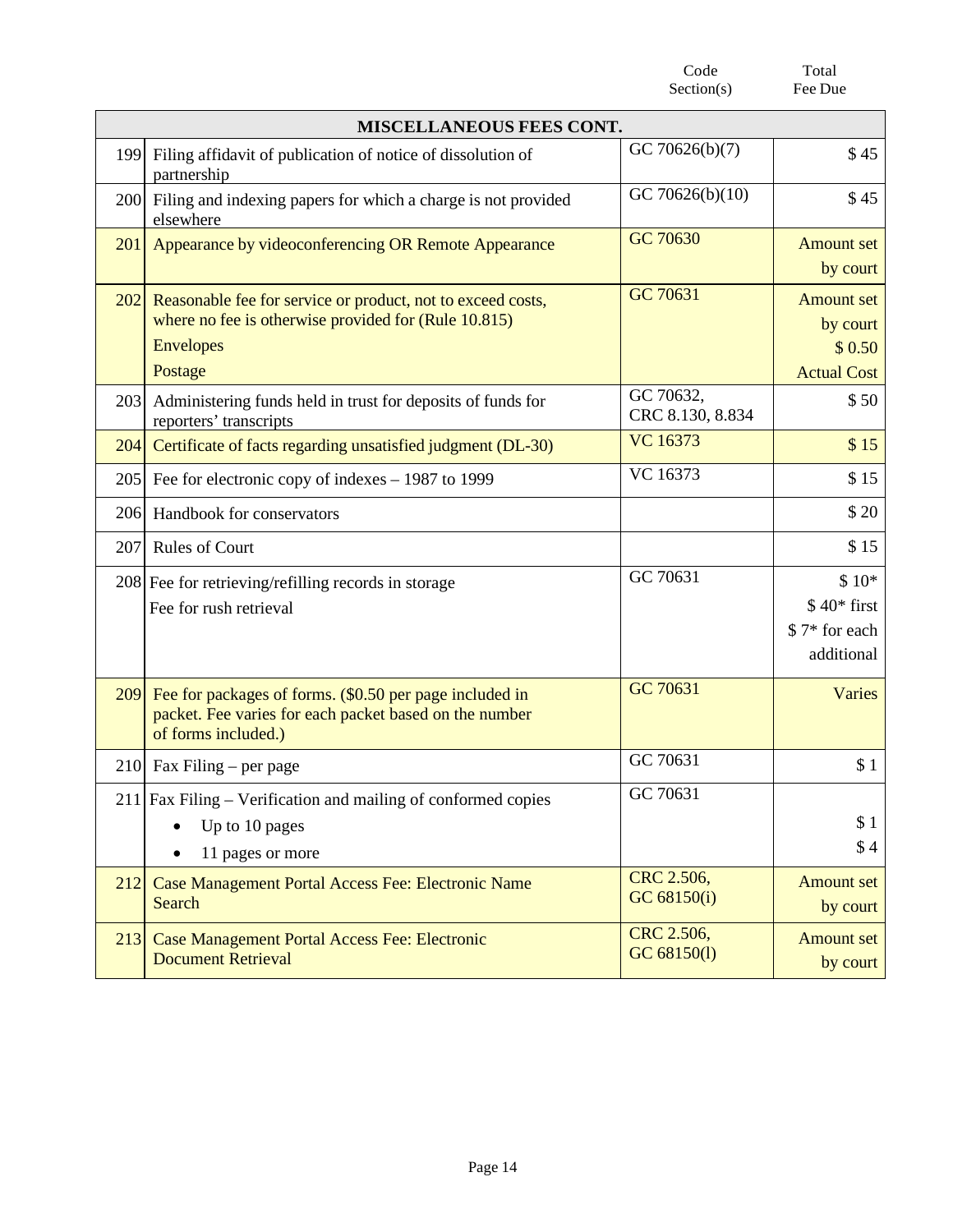|                                                |                                                                                     | Code<br>Section(s)                     | Total<br>Fee Due |  |  |  |
|------------------------------------------------|-------------------------------------------------------------------------------------|----------------------------------------|------------------|--|--|--|
| <b>MISCELLANEOUS CRIMINAL AND TRAFFIC FEES</b> |                                                                                     |                                        |                  |  |  |  |
| 214                                            | Change Plea/Set Aside Verdict/Dismiss Case (Probation Grant)                        | 1203.4(a)<br>(probation)<br>cases)     | \$125            |  |  |  |
|                                                | Change Plea/Set Aside Verdict/Dismiss Case (Sentence other<br>than Probation)       | 1203.4(a)<br>(non probation)<br>cases) | \$60             |  |  |  |
| 215                                            | Establish Payment Installment Account<br>-Infractions<br>-Misdemeanors and Felonies | PC 1205d                               | \$60             |  |  |  |

| <b>MISCELLANEOUS FAMILY LAW / PROBATE FEES</b> |                                                        |                |                   |  |  |
|------------------------------------------------|--------------------------------------------------------|----------------|-------------------|--|--|
|                                                | <b>Termination of Parental Rights Investigator Fee</b> | Proc. C 1516.5 | <b>Amount</b> set |  |  |
|                                                |                                                        |                | by Court          |  |  |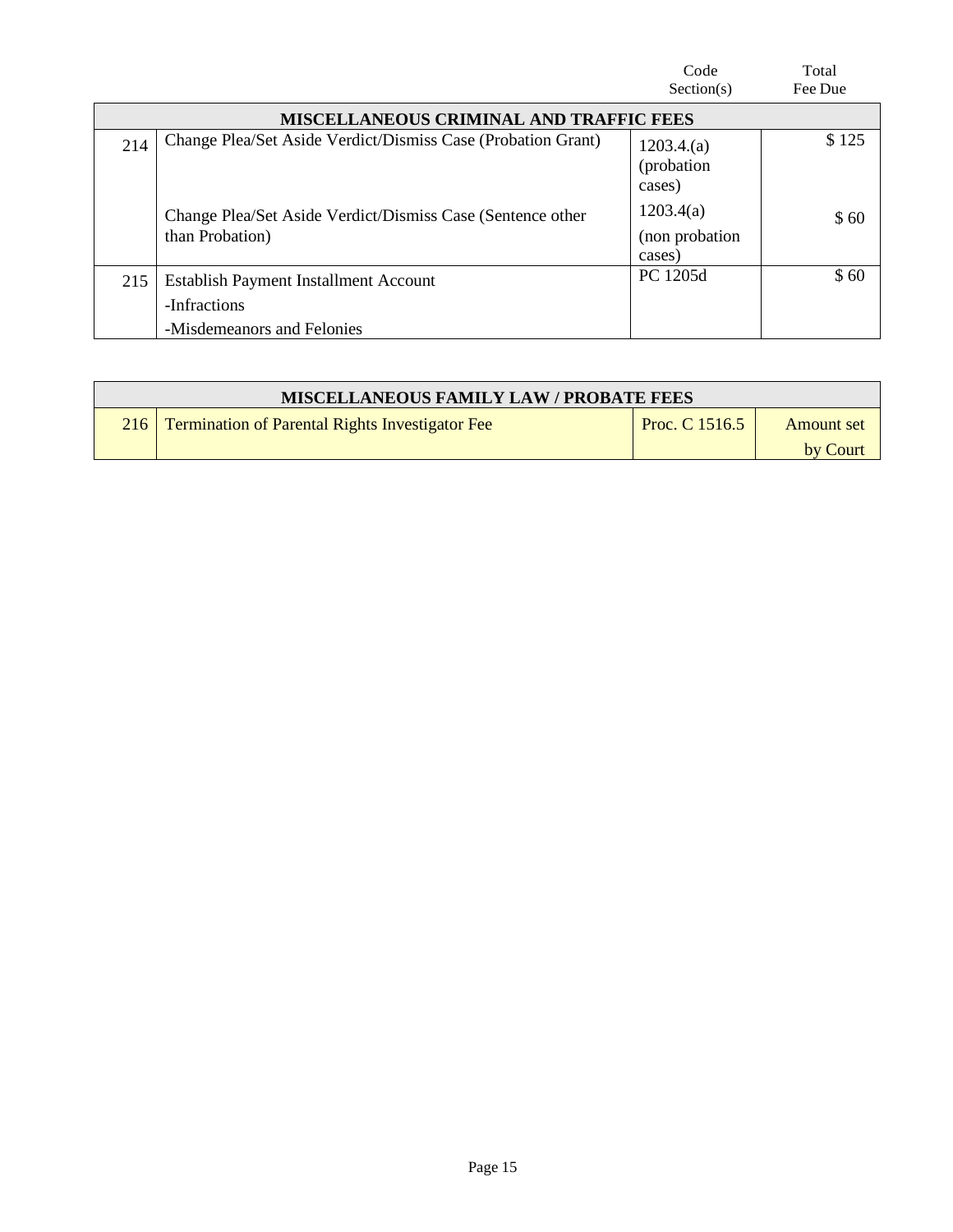|                                                                                 |                                                                              | Limited civil cases              |                             |                                            | Unlimited civil                            |
|---------------------------------------------------------------------------------|------------------------------------------------------------------------------|----------------------------------|-----------------------------|--------------------------------------------|--------------------------------------------|
|                                                                                 |                                                                              | Limited civil<br>$\leq$ \$10,000 | Limited civil<br>> \$10,000 | Amendment to<br>amount over<br>$$10,000^7$ | cases<br>( > \$25,000),<br>family, probate |
| Statewide uniform fee <sup>8</sup>                                              |                                                                              | \$225                            | \$370                       | \$145                                      | \$435                                      |
| Normal distribution to State Court<br>Facilities Construction Fund <sup>9</sup> |                                                                              | \$20                             | \$25                        | None                                       | \$35                                       |
| Riverside <sup>10</sup>                                                         | Local courthouse<br>construction surcharge                                   | \$50                             | \$50                        | None                                       | \$50                                       |
|                                                                                 | <b>Distribution to SCFCF</b>                                                 | \$0                              | \$0                         | None                                       | \$0                                        |
|                                                                                 | Total fee (with local<br>surcharge and offset<br>from SCFCF<br>distribution) | \$255                            | \$395                       | \$140                                      | \$450                                      |
| San<br>Bernardino<br>11                                                         | Local courthouse<br>construction surcharge                                   | \$35                             | \$35                        | None                                       | \$35                                       |
|                                                                                 | <b>Distribution to SCFCF</b>                                                 | \$0                              | \$0                         | None                                       | \$0                                        |
|                                                                                 | Total fee (with local<br>surcharge and offset<br>from SCFCF<br>distribution) | \$240                            | \$380                       | \$140                                      | \$435                                      |
| San<br>Francisco <sup>12</sup>                                                  | Local courthouse<br>construction surcharge                                   | \$10                             | \$10                        | None                                       | \$50                                       |
|                                                                                 | <b>Distribution to SCFCF</b>                                                 | $$10$                            | \$15                        | None                                       | \$0                                        |
|                                                                                 | Total fee (with local<br>surcharge and offset<br>from SCFCF<br>distribution) | \$225                            | \$370                       | \$145                                      | \$450                                      |

#### **Appendix: First paper filing fees under the UCF in courts with local courthouse construction surcharges**

<sup>7</sup> This column shows the fee under GC 70613.5 for a filing increasing the amount at issue in a limited civil case from \$10,000 or less to more than \$10,000. The fee reflects the incremental amount that the first paper fee for a case with more than \$10,000 at issue exceeds the first paper fee for a case with \$10,000 or less at issue.

<sup>8</sup> These uniform filing fees apply to both first paper filings and response filings in limited, unlimited, family law and probate cases.

 $9$  Under the Uniform Civil Fee legislation, the standard distributions to the State Court Facilities Construction Fund are

<sup>\$20,</sup> \$25, and \$35 depending on the level and type of filing. In Riverside, San Bernardino, and San Francisco the distribution to the SCFCF is reduced to offset, to the extent possible, the local courthouse construction surcharge. <sup>10</sup> In Riverside the maximum surcharge allowed by statute is \$50 under GC 70622. As of January 1, 2009, the surcharge is \$50 for all cases.

<sup>&</sup>lt;sup>11</sup> In San Bernardino the maximum surcharge allowed by statute is \$35, which is applied to all first paper filings. (GC 70624.)

<sup>&</sup>lt;sup>12</sup> In San Francisco the maximum surcharge allowed by statute is \$50. \$10 is applied to limited civil cases and \$50 to other first paper filings. (GC 70625.)